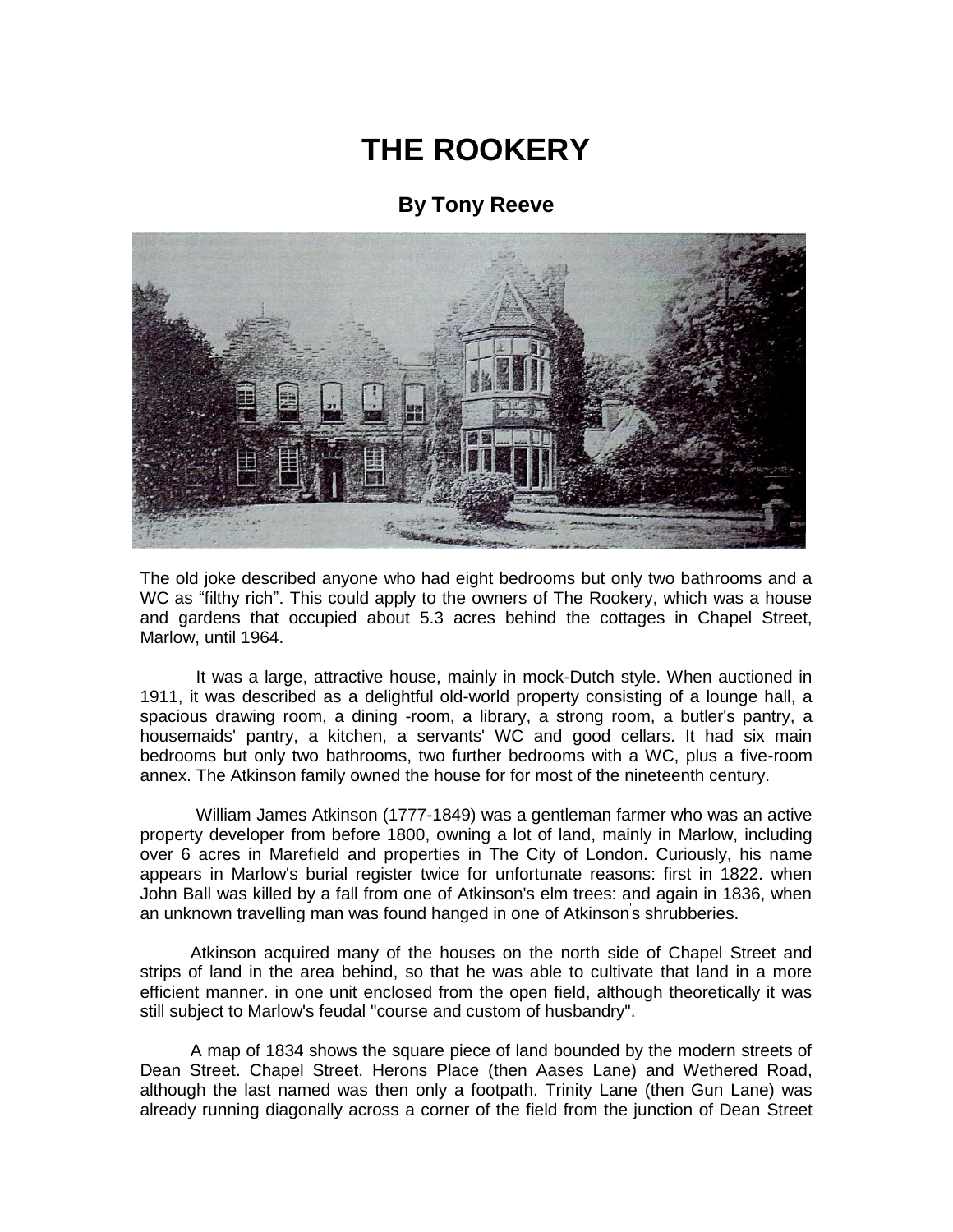and Chapel Street, separating the northwest corner. The names of owners or occupiers of a few strips of land are shown. For example. running NNE to SSW is a strip of land marked as 'Church land'. This is a strong indication that the land had formerly been worked as part of Marlow's Upper Common Field, under the feudal system of agriculture. The Church preserved ownership of its strips. although the land was leased to William James Atkinson from 1801. On either side of the Church Land strip, the owner or occupier is shown as 'Mr Atkinson'. In the bottom right hand corner. five or more buildings are grouped. like a farm. It is possible that one of these buildings later formed the nucleus of The Rookery house.

William James died in 1849, Benjamin Atkinson (18021867) inherited the estate, which included Marlow Bottom Farm and Handy Cross Farm, as well as other properties in Marlow and London. In the 18<sup>th</sup> and early 19<sup>th</sup> centuries, newly-rich people wanted to live in large comfortable houses, within easy reach of London, looking out on to a large landscaped park, with specimen trees, surrounded by high brick walls. So after midcentury, Benjamin converted his father's farm off Chapel Street into such a house, demolishing the old farm buildings, extending the house, and converting the arable strips into a park with a surrounding wall that can still be seen. It was one of many to be found in Marlow.

Meantime, a few farm buildings were rebuilt on the opposite side of Herons Place (then Aases Lane) on part of what later became Town Close and Star Meadow. There were also two tall trees and a pond on that side of Herons Place, in which were 20 to 25 nests of rooks. So The Rookery was adopted as the name for the house, the estate and the farm.

Early photographs *of* the front *of* the house show that the original brick walls were built up with stepped balustrades in the Flemish style. very similar to those found at Bisham Abbey.

The initials of Benjamin Atkinson can be seen in a monogram over The Rookery stables on the corner of Chapel Street and Herons Place. These were faced in mockmedieval brick and flint before 1867 to include two four-room cottages for the use of [staff,](http://staff.as/) as well as stabling for four horses. a large coach house, harness room and two lofts over.

After Benjamin's death on 6 January 1867, his wife Eliza (1826- 1900) continued to run the estate. Her initials still appear in a monogram over Rookery Lodge in Chapel Street and a gate through a wall. linking the lodge to the cottages of the stable block. The lodge was brick-built in a similar style and includes three bedrooms. bathroom. sitting room, kitchen and scullery, for the use of staff.

In 1875 she also acquired seven of the cottages in Chapel Street from the Sir William Borlase Charity, although she promptly resold the end three.

Benjamin and Eliza Atkinson had no children, so. when Eliza died in 1900. under the terms of his will the property passed to their nephew. Harry James Norton Layton, who was a merchant in the City and a member of the Grocers' Company. He already had two addresses in London so did not live at The Rookery, but rented it out. (One of the tenants, a Mr Champion, is known in Marlow for having presented two carved and gilded oak hymn notice boards to the parish church.) However H J N Layton also died in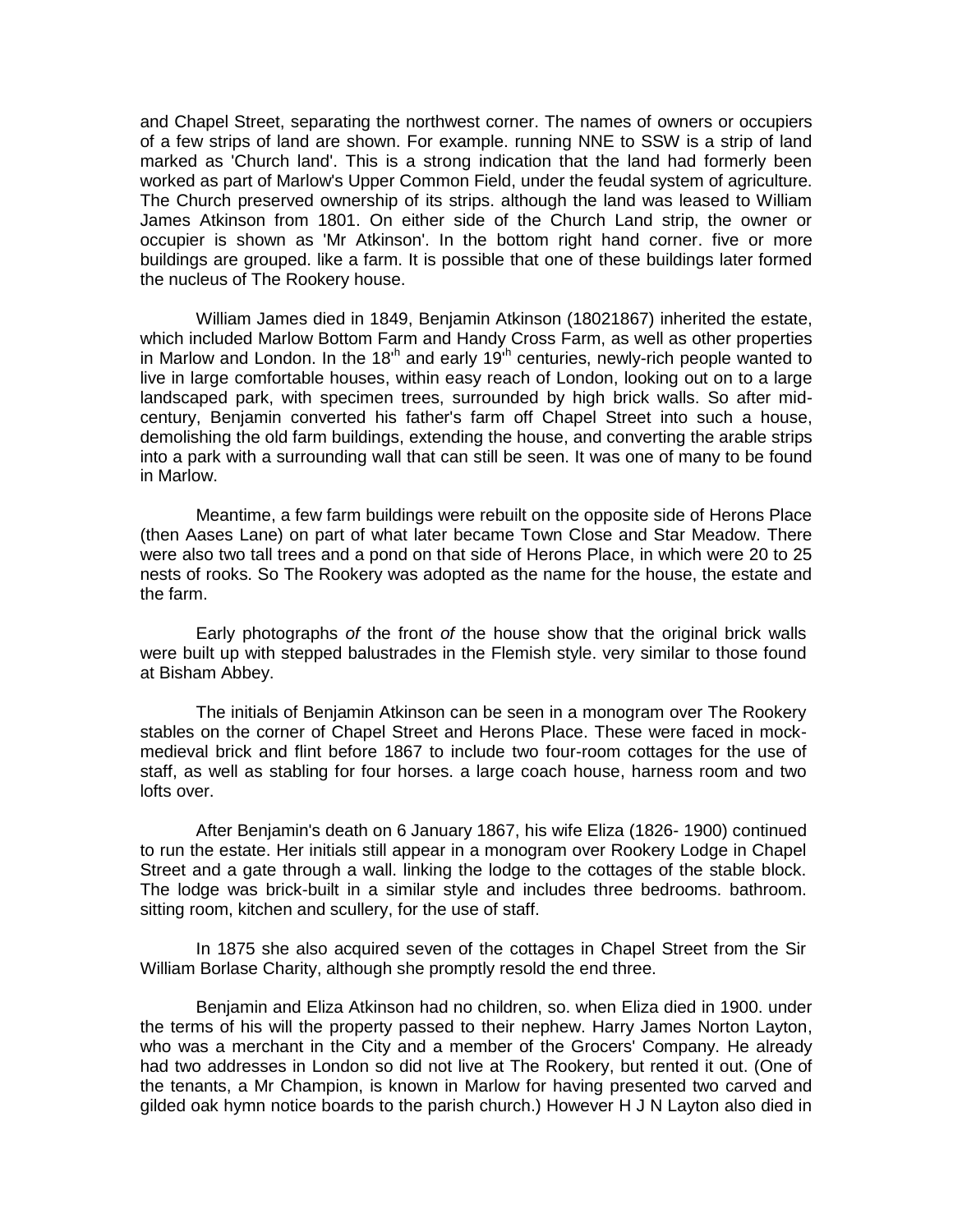1903, aged 74. By 1908. the estate was in the hands of Mr Layton (presumably the son of H J N Layton) and Elizabeth Atkins. The entire property was then sold to Edward Jarmon Blake, who put it up for auction at The Crown hotel on 24 July 1911. At this time, the Lodge was known as 'Rose Villa', which remained the property of the Laytons. The property was sold again in November 1919 by George S J Cubitt and Llewellyn Shone to Captain Arnold H B Wright. He made many alterations to Rookery House, including the construction of a single- storey extension at the front, with a new doorway, framed by classical pillars.

Captain Wright had served in the Connaught Rangers and Northumberland Fusiliers in India, so the interior of the house was decorated with heavy Victorian wallpapers, dark coloured furniture and carpets with many Indian ornaments.

In the early 20th century, the park or gardens had an entrance for carriages from Herons Place along a carriageway that led to the front of the house (about 50 yards behind the Lodge and parallel to it) and back round an oval lawn. Another wide path, flanked by lawns, led straight from the back of the house into the park and a leisure area that included a croquet lawn and tennis courts. Other pathways circled inside the brick walls, separated from them by fruit trees and floral beds about 10 ft wide. There was also a vegetable garden and a substantial greenhouse. hidden away behind trees, to provide fresh produce for the family. This included an area heated by a coal boiler to grow grapes and exotic plants. There were ponds and hundreds of trees in the grounds, under which many thousand naturalized daffodils and tulips made a wonderful show in the Spring.

After Captain Wright's death in the 1960s, his family was faced by a quandary. Either they could spend a considerable amount to repair and maintain the house or they could gain a substantial sum by selling it. In the event, they probably had no option as a large inheritance tax must have been levied on the estate. So when Mrs Jessie Wright also died, her executors first auctioned all the contents and then sold part of the estate as a housing site on 19 June 1962. This included Star Meadow. which had been acquired in 1920, and a separate building on the corner of Star Meadow, opposite the stables, amounting to a total acreage of 11.5 acres. It did not include the house, stables and part of the [gardens,](http://gardens.as/) as part *of* the deal was that these should be made over to the local authority. Money was left to the head gardener, Alexander Jackson, so that he could buy Rookery Lodge.

The back half of the gardens was later covered with 42 houses as Rookery Court, while Star Meadow was built over as Green Verges, Spring Gardens and other names at about the same time, adding some 100 houses to Marlow's stock. The local authority discussed several different uses for The Rookery house and what remained of the gardens, including a community centre and a leisure centre with a swimming pool, such as that later built at Court Gardens. However, The Rookery house was pulled down in February 1964. Only Rookery Lodge. the two cottages and Rookery stables remain, now privately occupied or used for storage. The local authority maintains the site of the former house and the front part of the gardens as Wrightlands Park. There are still several specimen trees in the park, although the rooks have long since gone.

There is one unresolved mystery about the site. It is believed that Chapel Street is named after a chapel that existed somewhere near here in medieval times. Sheahan stated in 1862 that `it does not appear unlikely that The Rookery garden was the site of